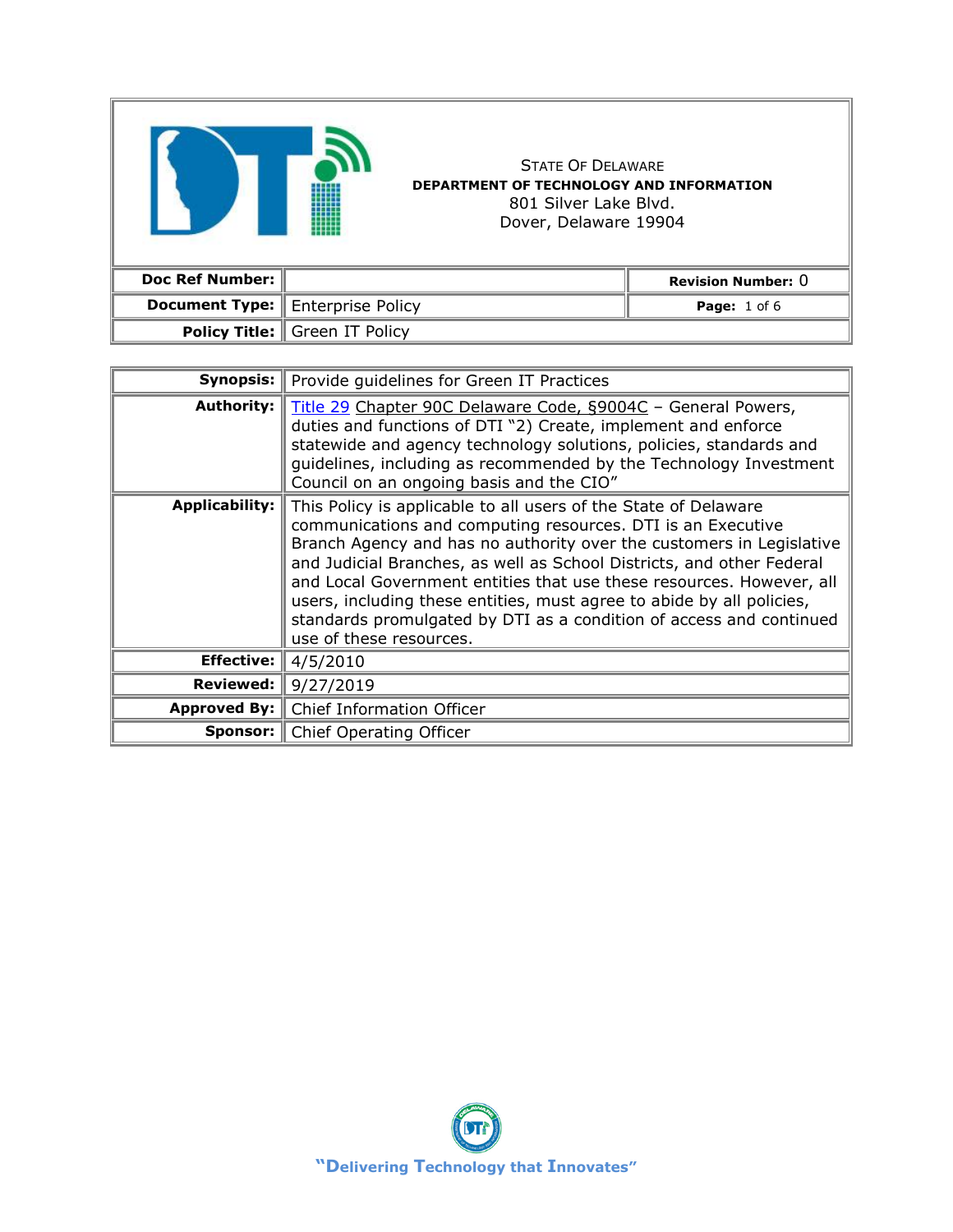|                        | <b>STATE OF DELAWARE</b><br><b>DEPARTMENT OF TECHNOLOGY AND INFORMATION</b><br>801 Silver Lake Blyd.<br>Dover, Delaware 19904 |                           |
|------------------------|-------------------------------------------------------------------------------------------------------------------------------|---------------------------|
| <b>Doc Ref Number:</b> |                                                                                                                               | <b>Revision Number: 1</b> |
|                        | <b>Document Type:   Enterprise Policy</b>                                                                                     | <b>Page:</b> 2 of 6       |
|                        | <b>Policy Title:   Green IT Policy</b>                                                                                        |                           |

### **TABLE OF CONTENTS**

#### **Section Page**

| х.   | <b>Policy</b>                           |   |
|------|-----------------------------------------|---|
|      |                                         |   |
| II.  | <b>Definitions</b>                      |   |
|      |                                         |   |
| III. | <b>Development and Revision History</b> | 6 |
| IV.  | <b>Approval Signature Block</b>         | 6 |
|      |                                         |   |
| v.   | <b>Listing of Appendices</b>            | 6 |
|      |                                         |   |

# **I. Policy**

### **PURPOSE**

This policy addresses the purchase, use, and disposal of Information and Communication Technology (ICT) in an efficient and effective manner with minimal or no impact on the environment. The goal is to guide State organizations in their efforts to comply with Delaware and Federal mandates and guidelines regarding The Federal Electronics Challenge (FEC).<sup>1</sup> This policy introduces the concept of establishing and following an [Environmental Management System \(EMS\).](http://www.epa.gov/EMS/)

The concept of green information technology (Green IT) applies environmental principles to the world of computer technologies, printers, office equipment, and optical and imaging equipment. Green IT encompasses incorporating fewer pollutants in manufacturing, shipping, using, and disposing of information technology hardware.<sup>2</sup>

<sup>&</sup>lt;sup>2</sup> IEEE Standard for Environmental Assessment of Personal Computer Products, Including Laptop Personal [Computers, Desktop Personal Computers, and Personal Computer Monitors](http://cstb.eu/wp-content/uploads/2015/01/IEEE-1680.pdf)



 $<sup>1</sup>$  <https://www.epa.gov/fec></sup>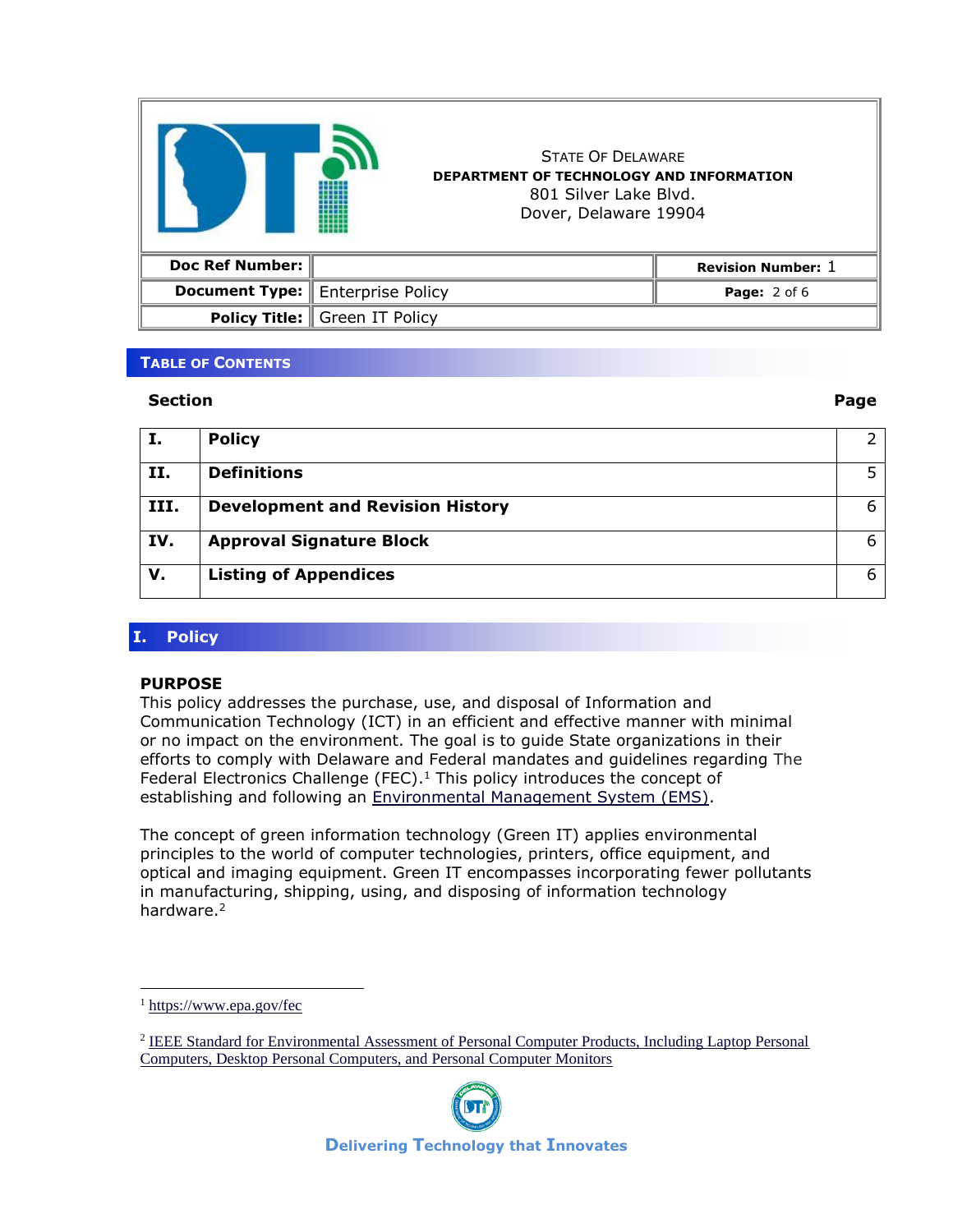|                        | <b>STATE OF DELAWARE</b><br><b>DEPARTMENT OF TECHNOLOGY AND INFORMATION</b><br>801 Silver Lake Blyd.<br>Dover, Delaware 19904 |                           |
|------------------------|-------------------------------------------------------------------------------------------------------------------------------|---------------------------|
| <b>Doc Ref Number:</b> |                                                                                                                               | <b>Revision Number: 1</b> |
| <b>Document Type:</b>  | <b>Enterprise Policy</b>                                                                                                      | <b>Page: 3 of 6</b>       |
|                        | <b>Policy Title: Green IT Policy</b>                                                                                          |                           |

Environmental attributes to look for;

- Reduced or no toxic constituents
- Recycled-content
- Designed for recycling
- Reduced materials use
- Efficient energy usage
- Extended product life, upgradeable
- Reduced packaging
- Recyclable packaging
- Environmentally sound take-back and recycling options

## **POLICY STATEMENT**

- 1. Establish a Green IT charter and manage the organization's environmental IT impact.
	- A) Measure and report office power consumption as granular as possible. Begin by taking a baseline measurement of power usage, paper usage, equipment purchases and disposal.
	- B) Purchase in accordance with [EPEAT](http://www.epeat.net/) guidelines.
	- C) Utilize server and desktop virtualization wherever possible.
	- D) Ensure that End of Life Management<sup>3</sup> complies with environmental guidelines; excess electronic products must be refurbished for reuse, [disposed](http://dti.delaware.gov/pdfs/pp/DisposalOfElectronicEquipmentAndStorageMedia.pdf) of through statewide electronic recycling contracts or returned to manufacturers through contract "buyback" provisions for ultimate disposition in a manner that prevents hazardous materials from entering the waste stream<sup>4</sup>.
	- E) By leveraging current computer chip technology centrally managed PC's are placed in a low power state when not in use.
	- F) Purchase components with the highest [Energy Star](http://www.energystar.gov/) ratings when feasible.
	- G) Discontinue the use of screen savers
	- H) Continually educate the staff on Green IT
	- I) Reduce the consumption of paper, office supplies, and disposable supplies

<sup>4</sup> "The total flow of solid waste from homes, businesses, institutions, and manufacturing plants that is recycled, burned, or disposed of in landfills, or segments thereof such as the "residential waste stream" or the "recyclable waste stream."<http://www.ecomii.com/dictionary/waste-stream>



 $3$  A focus on IT asset management strategies, including solutions for addressing e-waste, recycling, and end of life management<http://greenercomputing.com/browse/end-of-life-management>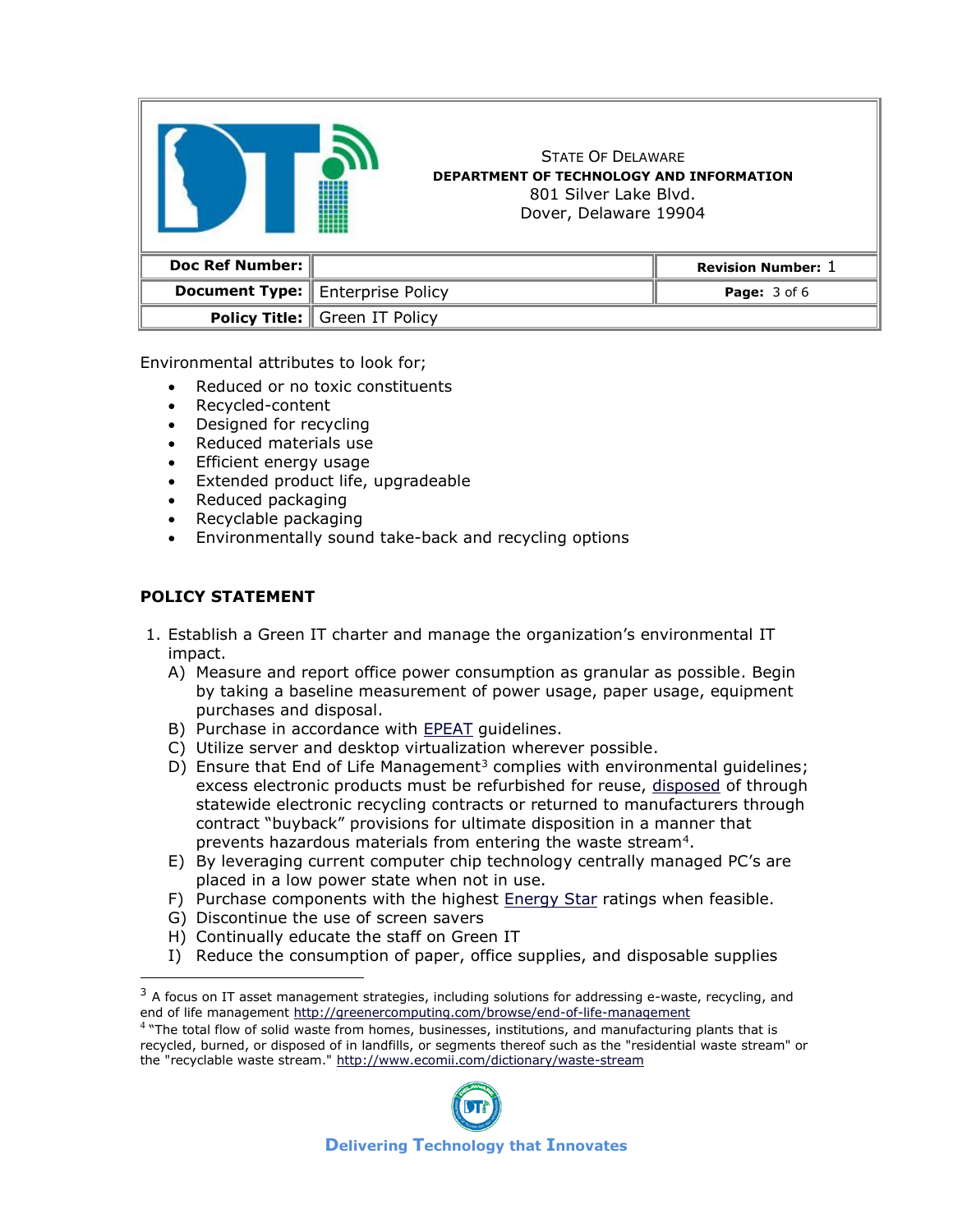|                        | <b>STATE OF DELAWARE</b><br>DEPARTMENT OF TECHNOLOGY AND INFORMATION<br>801 Silver Lake Blyd.<br>Dover, Delaware 19904 |                           |
|------------------------|------------------------------------------------------------------------------------------------------------------------|---------------------------|
| <b>Doc Ref Number:</b> |                                                                                                                        | <b>Revision Number: 1</b> |
|                        | <b>Document Type:</b> Enterprise Policy                                                                                | <b>Page:</b> 4 of 6       |
|                        | <b>Policy Title:   Green IT Policy</b>                                                                                 |                           |

- J) Use software agents and schedulers to automate Green IT settings such as enforcing a low-power state (standby), for PCs and monitors after a sustained period of inactivity
- K) Utilize Video Conferencing whenever possible
- L) Institute Asset Life Cycle Management to take advantage of more energy efficient newer technologies
- M) Implement rack placement and air flow strategies to maximize cooling and other efficiencies in data centers and telecom closets
- N) Printing:
	- Reduce document printing and copying to reduce paper consumption and decrease energy consumption by printers, copiers and fax machines.
	- Print on 100% post-consumer recycled content paper.
	- Set printer defaults to duplex printing and narrow the default margins on the paper. Go here for further information [Change the Margins](http://sciencelush.typepad.com/change_the_margins/stats-how-much-will-i-rea.html)
	- Track the amount of printing by IP address
- 2. The [sustainability manager](http://governor.delaware.gov/orders/exec_order_18.shtml) will be responsible for working within the organization to bring about compliance with the Green IT Charter.
- 3. The Green IT charter will include the following actions:
	- A) Implement and maintain an energy management program that seeks to reduce energy consumption and encourage and utilize sustainable energy solutions;
	- B) Establish, maintain and make available to the organization appropriate policies and procedures that from a technology standpoint, improve efficiency, reduce energy, and reduce waste.
	- C) Ensure compliance with industry environmental standards as appropriate and applicable to our activities;
	- D) Assure that employees of the organization receive training and are fully engaged in the departmental goals of improving efficiency, reducing energy consumption and recycling materials;
	- E) Communicate the management practices and compliance requirements to contractors, vendors, partners and other participants in the organization's Green IT goals;
	- F) Consistently review indicators as a basis to improve the Department's performance

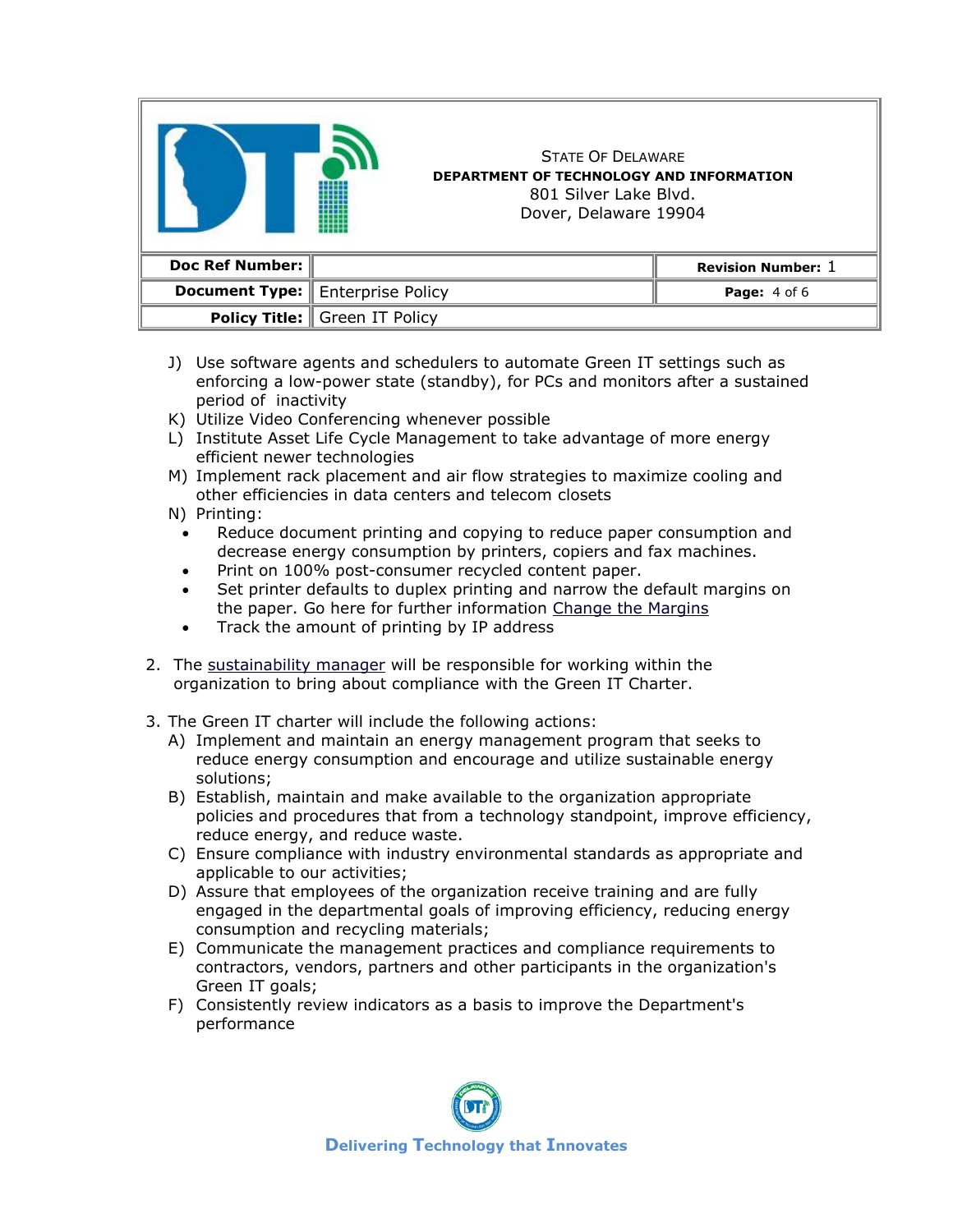|                        | <b>STATE OF DELAWARE</b><br><b>DEPARTMENT OF TECHNOLOGY AND INFORMATION</b><br>801 Silver Lake Blvd.<br>Dover, Delaware 19904 |                           |
|------------------------|-------------------------------------------------------------------------------------------------------------------------------|---------------------------|
| <b>Doc Ref Number:</b> |                                                                                                                               | <b>Revision Number: 1</b> |
| <b>Document Type:</b>  | Enterprise Policy                                                                                                             | <b>Page:</b> 5 of 6       |
|                        | <b>Policy Title:   Green IT Policy</b>                                                                                        |                           |

G) Submit reports on Green IT initiatives and progress towards goals semiannually to the State CIO.

## **IMPLEMENTATION RESPONSIBILITY**

DTI and/or the organization's staff will implement this policy during the course of normal business activities, including project execution and the design, development, or support of systems.

## **ENFORCEMENT and WAIVER**

DTI will enforce this policy during the course of normal business activities, including review of proposed projects and during the design, development, or support of systems. This policy may also be enforced by others during the course of their normal business activities, including audits and design reviews.

If there is ambiguity or confusion regarding any part of this policy, contact the point of contact defined in the header of this policy.

### **II. Definitions**

**Green IT** – It is reducing energy consumption, reducing waste, and minimizing environmental impacts to the greatest extent practicable.

**End of Life Management** – A focus on IT asset management strategies, including solutions for addressing e-waste, recycling, and end of life management.

**Sustainability Manager** – The person within each agency that is responsible for coordinating their agencies activities associated with the Governor's [Executive Order.](http://governor.delaware.gov/orders/exec_order_18.shtml)